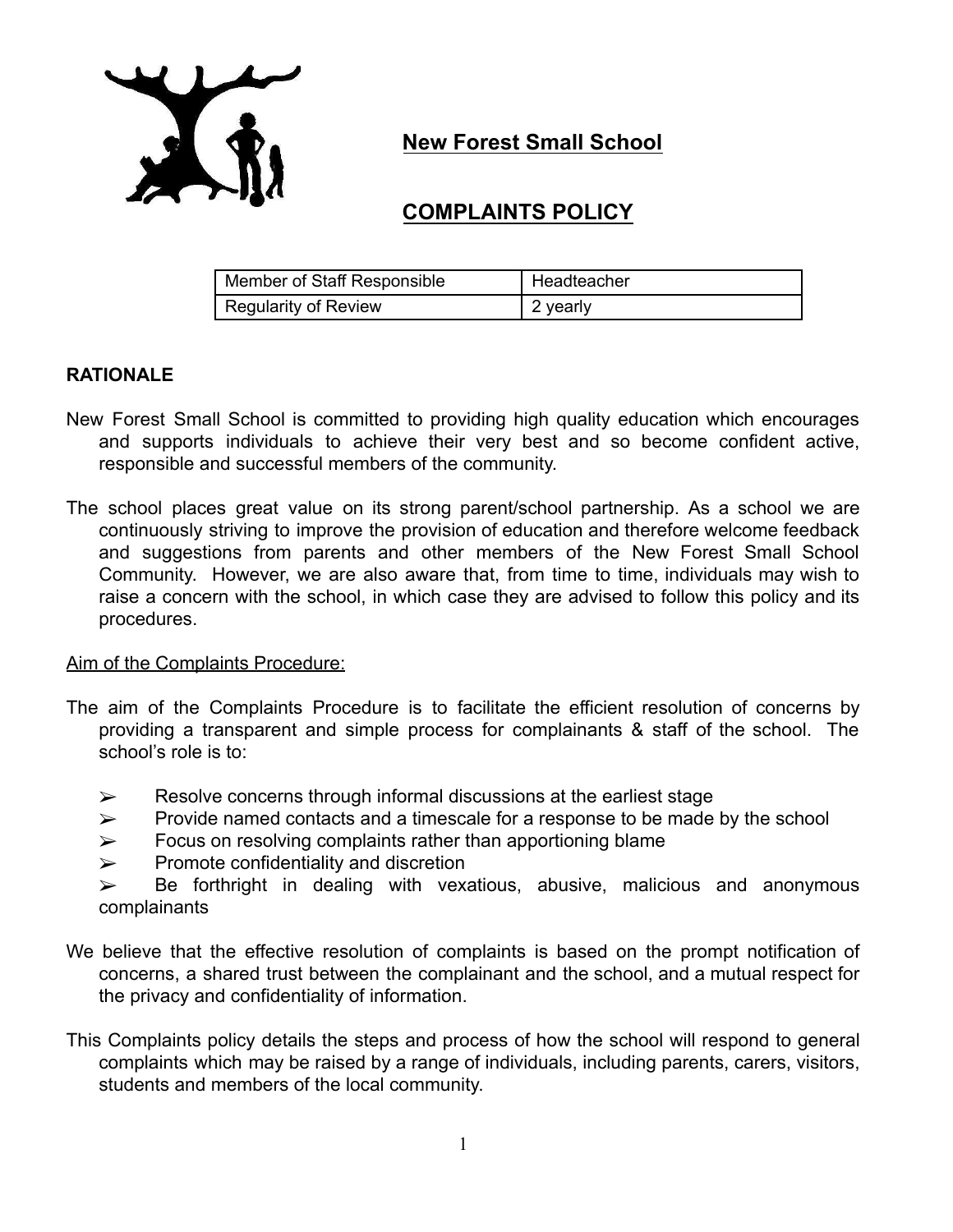#### **STAGE 1 – AN INFORMAL APPROACH**

- Initially, any general concerns raised by a parent or carer should be communicated to the appropriate member of staff. Parents may wish to at this stage contact the school to try to resolve their concern.
- For non-parental or student complaints, concerns should be communicated in writing to the Headteacher.
- If the resolution of a concern is not satisfactorily dealt with at this stage, the complainant may choose to proceed to Stage 2.

## **STAGE 2 – FORMAL WRITTEN COMPLAINT**

- Complainants should write to the Headteacher giving details of the concern and provide any relevant information. To assist complainants in this process, a Complaints Form is attached to this procedure (Appendix 1). Further copies are available from the school (please ask in the school office).
- If the concern is about the Headteacher, complainants should initially contact the Headteacher. However, if this is felt to be inappropriate or they have already contacted the Headteacher who has given a response, then concerns should be directed in writing to the Chair of Governors at the school address.
- The school will acknowledge receipt of any concern addressed to the Headteacher by telephone, letter or email normally within five working days and will give details of proposed action to resolve the concern. Depending on the nature of the concern the school will decide what course of investigation to undertake. A full record of all formal written complaints will be securely held at the school.
- The school will endeavour to resolve the concern as soon as reasonably practicable and will communicate the steps taken to resolve the concern within ten working days.
- For more complex complaints or complaints requiring an in-depth investigation the Headteacher will acknowledge the complaint and prepare a response normally within twenty working days. Subsequent to any meeting, the Headteacher will summarise the main points in a follow-up letter.
- If, after receiving a response to the complaint from the Headteacher, the complainant is not satisfied with the proposed steps for resolution, the Headteacher will write a letter or email providing a final response and refer the complainant to Stage 3 of the Complaints Procedure.

#### **STAGE 3 – PANEL HEARING**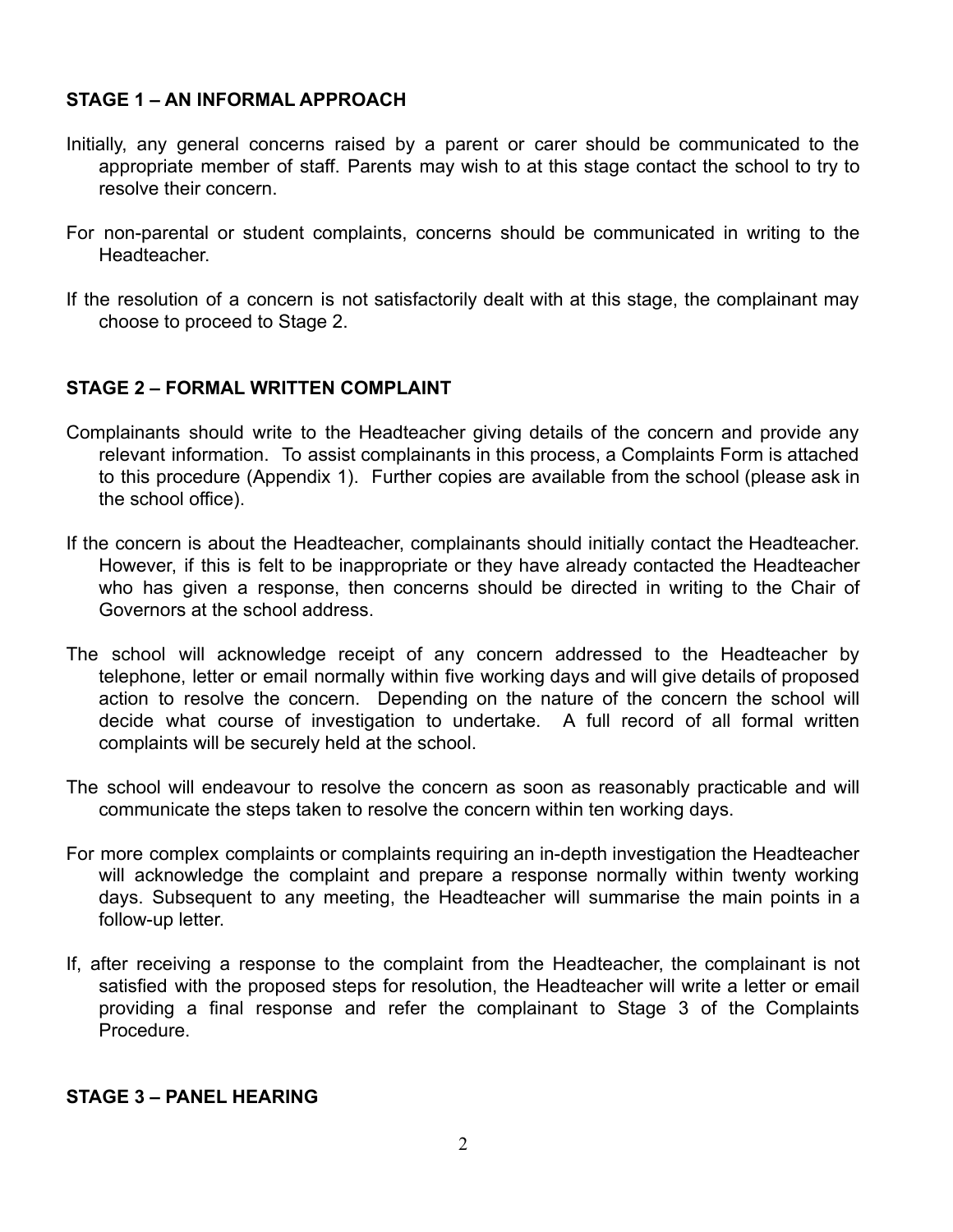- If the complainant remains dissatisfied with the school's response to their written complaint, they should request in writing for the complaint to be heard at a complaints appeal panel. This request should be made within 10 days of the chair's decision outcome letter.
- The panel will be appointed by or on behalf of the proprietor and will consist of at least three people who were not directly involved in the matters detailed in the complaint. At least one member of the panel will be a person who is independent of the management and running of the school. Of the others, two or more will normally be members of the school's Governance Advisory Board. The complainant will be invited to attend the hearing and is entitled to be accompanied if they wish.
- The hearing will normally take place within ten working days of receipt of the complainant's request, unless the case is judged to require further investigation by an emergency meeting of the Governance Advisory Board convened within that ten-day period. In this latter case, the hearing will take place within twenty working days of receipt of the complainant's request.
- Once the meeting has been held, a copy of the panel's findings and recommendations will be communicated to the complainant no later than two working days following the hearing. The letter will set out a summary of the issues, an outline of the main points of discussion, the reasons for the decision and the proposed actions, if any or outcomes. A copy of the same document will be provided to the person complained about (if applicable), the Headteacher, and the proprietor.
- In relation to complaints made about the appropriateness of an exclusion, there is a statutory procedure for reviewing the Headteacher's decision to exclude. This is set out in the school's Exclusions Policy.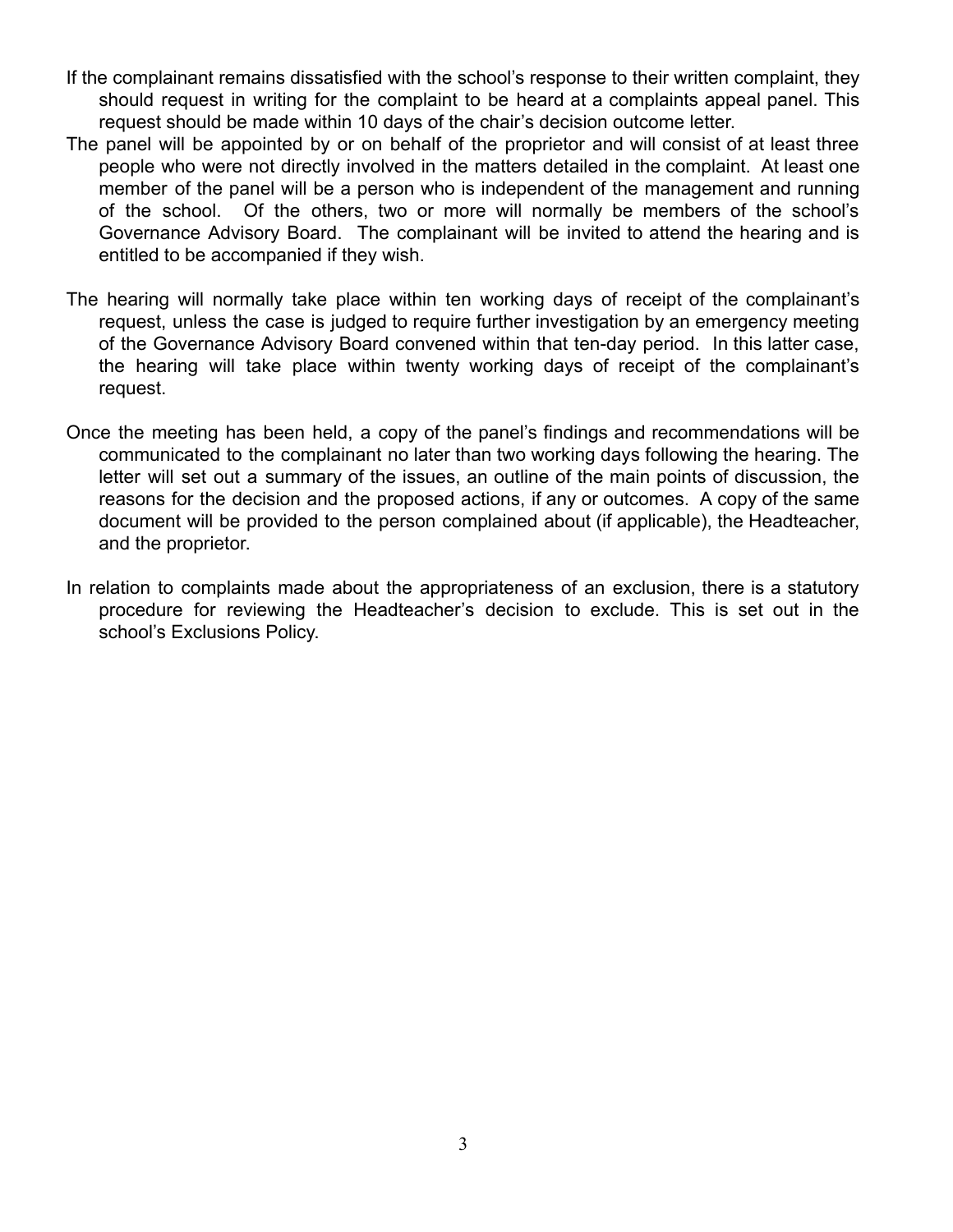# **Complaints Form**

When we receive a complaint, we aim to acknowledge receipt of the concern by telephone or letter normally within five working days and will give details of proposed action to resolve the concern.

| Name of parent/carer                                             |  |  |
|------------------------------------------------------------------|--|--|
| <b>Student's Name</b>                                            |  |  |
| <b>Address:</b>                                                  |  |  |
|                                                                  |  |  |
| Postcode:                                                        |  |  |
| Telephone (day):                                                 |  |  |
| Telephone (evening):                                             |  |  |
| What is your concern and how has it affected you?                |  |  |
|                                                                  |  |  |
|                                                                  |  |  |
|                                                                  |  |  |
| Are you attaching any paperwork? If so, please list these below: |  |  |
|                                                                  |  |  |
|                                                                  |  |  |
|                                                                  |  |  |
|                                                                  |  |  |